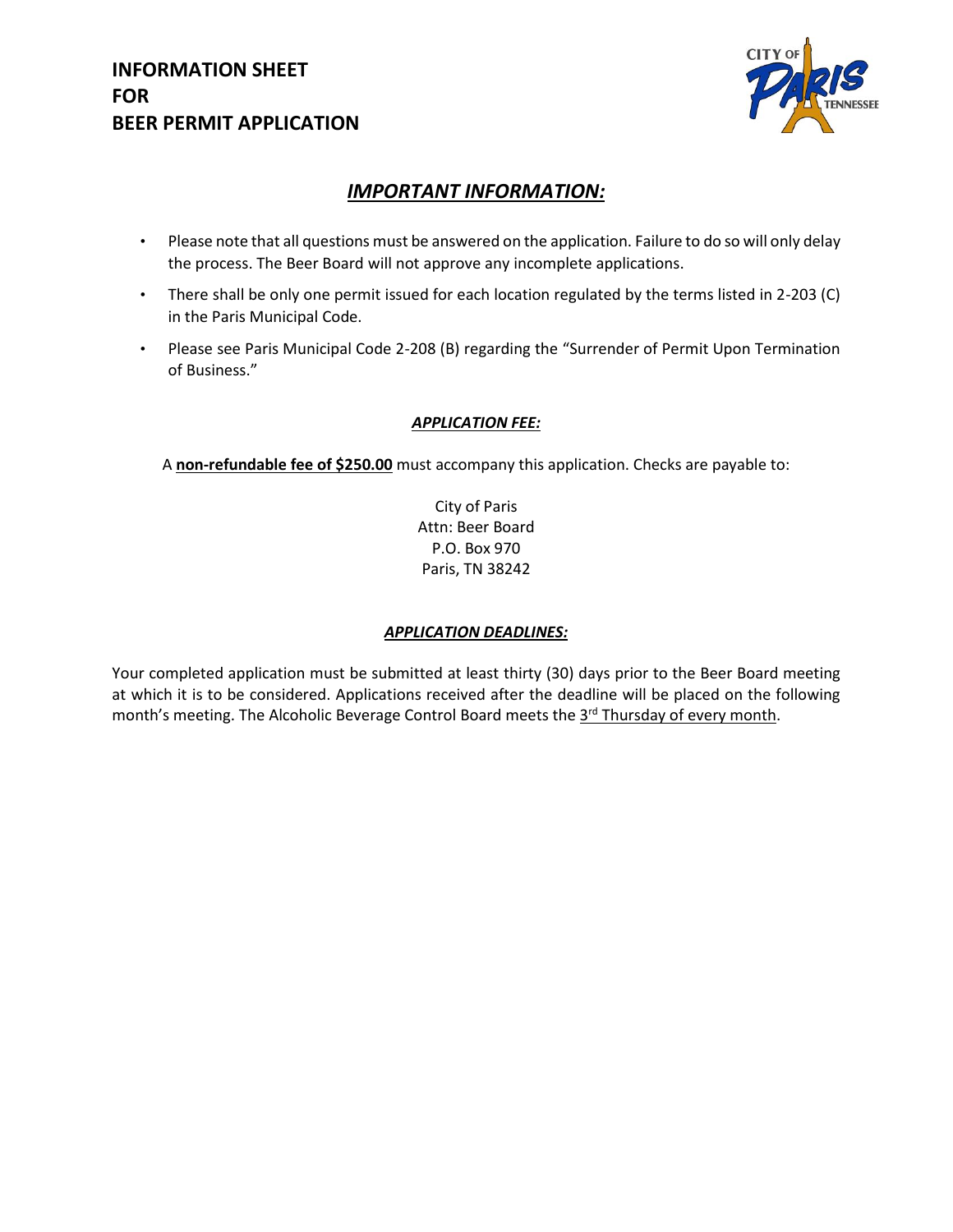

# *APPLICATION FOR BEER PERMIT CITY OF PARIS*

The undersigned hereby applies to the Alcoholic Beverage Control Board of the City of Paris, Tennessee, for permission and license to exercise the privilege of:

| A PERMIT Selling, storing and distributing beer for consumption off the premises where<br>sold and not to be consumed on said premises. |                                                                                                                                                                            |  |  |  |
|-----------------------------------------------------------------------------------------------------------------------------------------|----------------------------------------------------------------------------------------------------------------------------------------------------------------------------|--|--|--|
| <b>B PERMIT</b> Selling, storing, and serving beer on the premises where sold.                                                          |                                                                                                                                                                            |  |  |  |
| <b>CONTACT INFORMATION:</b>                                                                                                             |                                                                                                                                                                            |  |  |  |
|                                                                                                                                         |                                                                                                                                                                            |  |  |  |
|                                                                                                                                         |                                                                                                                                                                            |  |  |  |
|                                                                                                                                         |                                                                                                                                                                            |  |  |  |
|                                                                                                                                         |                                                                                                                                                                            |  |  |  |
|                                                                                                                                         | Work Phone: ____________________________Cell Phone: ____________________________                                                                                           |  |  |  |
|                                                                                                                                         |                                                                                                                                                                            |  |  |  |
| <b>BUSINESS INFORMATION:</b>                                                                                                            |                                                                                                                                                                            |  |  |  |
|                                                                                                                                         |                                                                                                                                                                            |  |  |  |
|                                                                                                                                         |                                                                                                                                                                            |  |  |  |
|                                                                                                                                         |                                                                                                                                                                            |  |  |  |
|                                                                                                                                         | Have you applied for:                                                                                                                                                      |  |  |  |
|                                                                                                                                         |                                                                                                                                                                            |  |  |  |
|                                                                                                                                         | (If the answer is "no" then any manager or agent must fill out a separate application)<br>Do you own the premises or lease? __________________ Term of Lease: ____________ |  |  |  |
|                                                                                                                                         |                                                                                                                                                                            |  |  |  |
|                                                                                                                                         | Length of time application has been in this business: __________________________                                                                                           |  |  |  |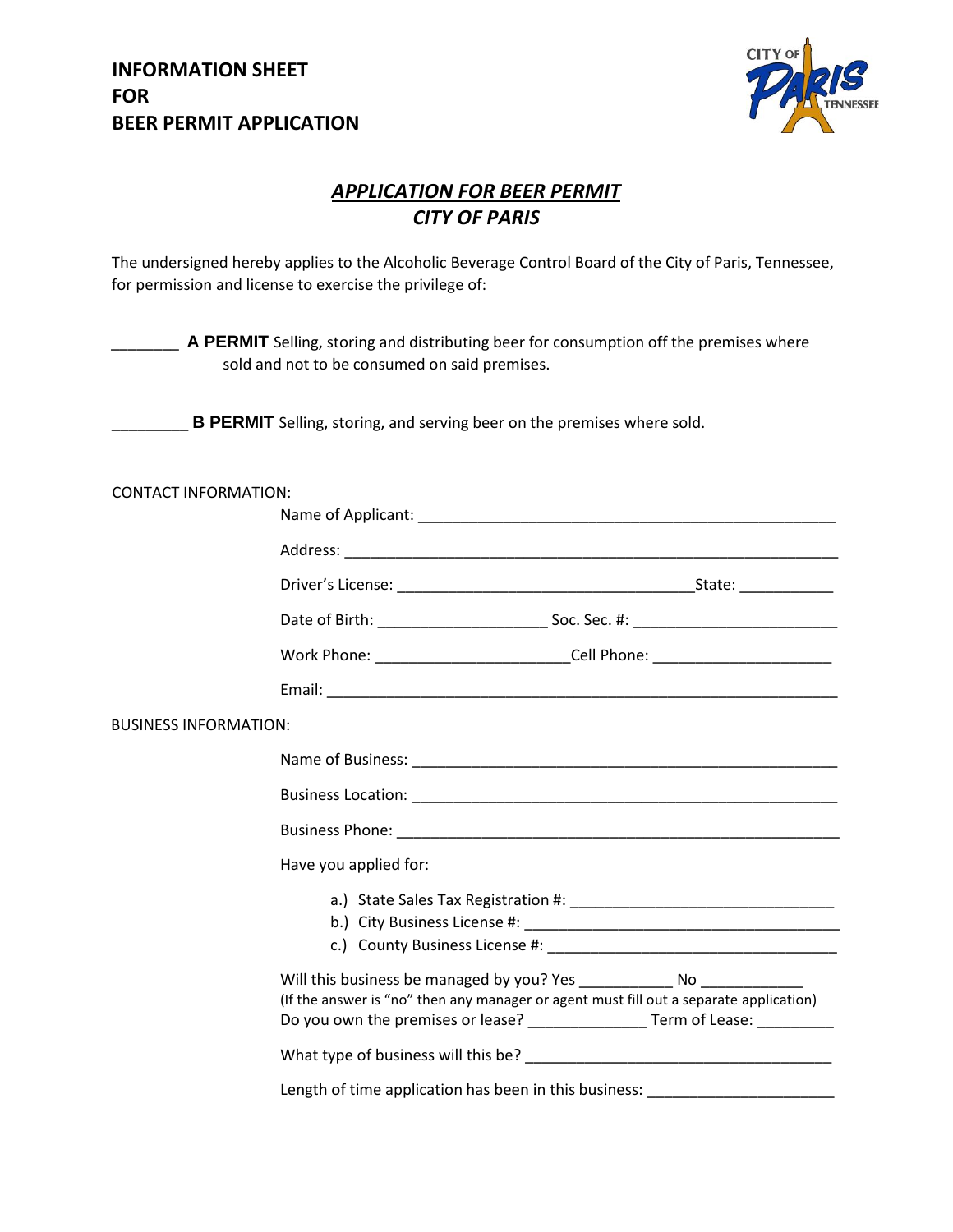

|     | 1.) Are you a citizen of the United States? Yes ________ No _______<br>Place of Birth: ________________                                                                                                                                                                                                                                  |  |  |  |
|-----|------------------------------------------------------------------------------------------------------------------------------------------------------------------------------------------------------------------------------------------------------------------------------------------------------------------------------------------|--|--|--|
|     |                                                                                                                                                                                                                                                                                                                                          |  |  |  |
|     | 2.) Have you made an application previously for the same or a similar permit? Yes ________ No ______                                                                                                                                                                                                                                     |  |  |  |
|     | 3.) Is Business a partnership, corporation, or individually owned?                                                                                                                                                                                                                                                                       |  |  |  |
|     | a. Please answer this question only if the applicant is a corporation:<br>iii. Objects of the Corporation:                                                                                                                                                                                                                               |  |  |  |
|     |                                                                                                                                                                                                                                                                                                                                          |  |  |  |
|     |                                                                                                                                                                                                                                                                                                                                          |  |  |  |
|     | 4.) Will you employ minors? Yes _______ No ______<br>If so, describe their duties:                                                                                                                                                                                                                                                       |  |  |  |
|     |                                                                                                                                                                                                                                                                                                                                          |  |  |  |
|     | 5.) Has any person having at least 5% ownership, interest, managers, or employees of the organization<br>been convicted of any violations of beer or alcoholic beverage laws or any crime (other than minor<br>traffic violations) within the last ten (10) years?<br>If so, give particulars of each charge, court, and date convicted: |  |  |  |
|     | 6.) Has this owner or the owner's business had a beer permit revoked, suspended, or denied in the<br>State of Tennessee? Yes No<br>If so, please give place, date, and cause of said revocation:                                                                                                                                         |  |  |  |
|     |                                                                                                                                                                                                                                                                                                                                          |  |  |  |
| 7.) | Give applicant's history of involvement where beer has been served, if any:                                                                                                                                                                                                                                                              |  |  |  |
|     |                                                                                                                                                                                                                                                                                                                                          |  |  |  |
|     |                                                                                                                                                                                                                                                                                                                                          |  |  |  |
|     |                                                                                                                                                                                                                                                                                                                                          |  |  |  |
|     |                                                                                                                                                                                                                                                                                                                                          |  |  |  |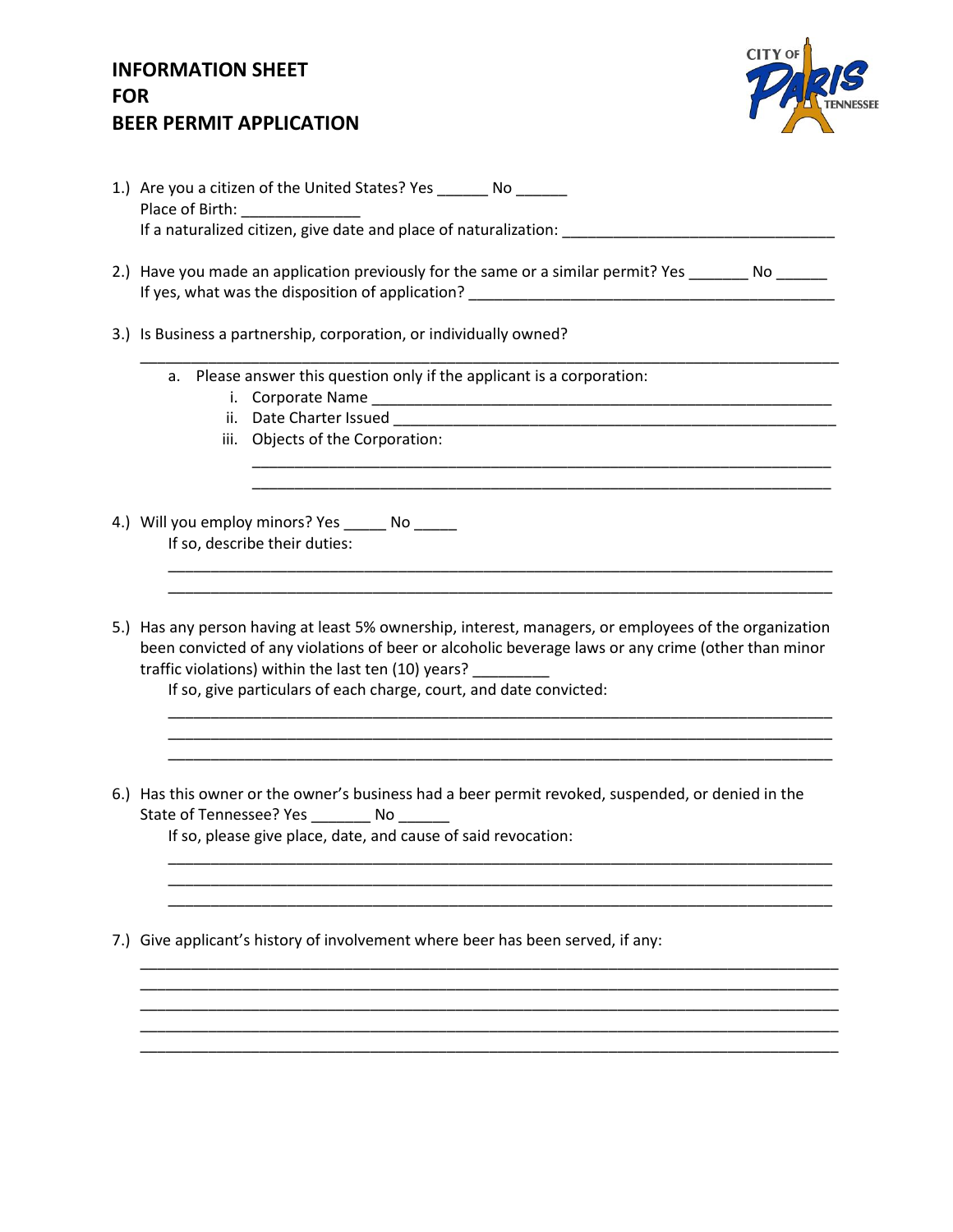

| 8.) Give applicant's employment record for the past ten (10) years: |
|---------------------------------------------------------------------|
|---------------------------------------------------------------------|

9.) References: **Name Address** Phone No.  $\overline{\mathbf{3}}$ . 10.) List history of personal residences for the past twenty (10) years beginning with the current address: **Street Address** <u>City</u> **County** <u>State</u> Zip Code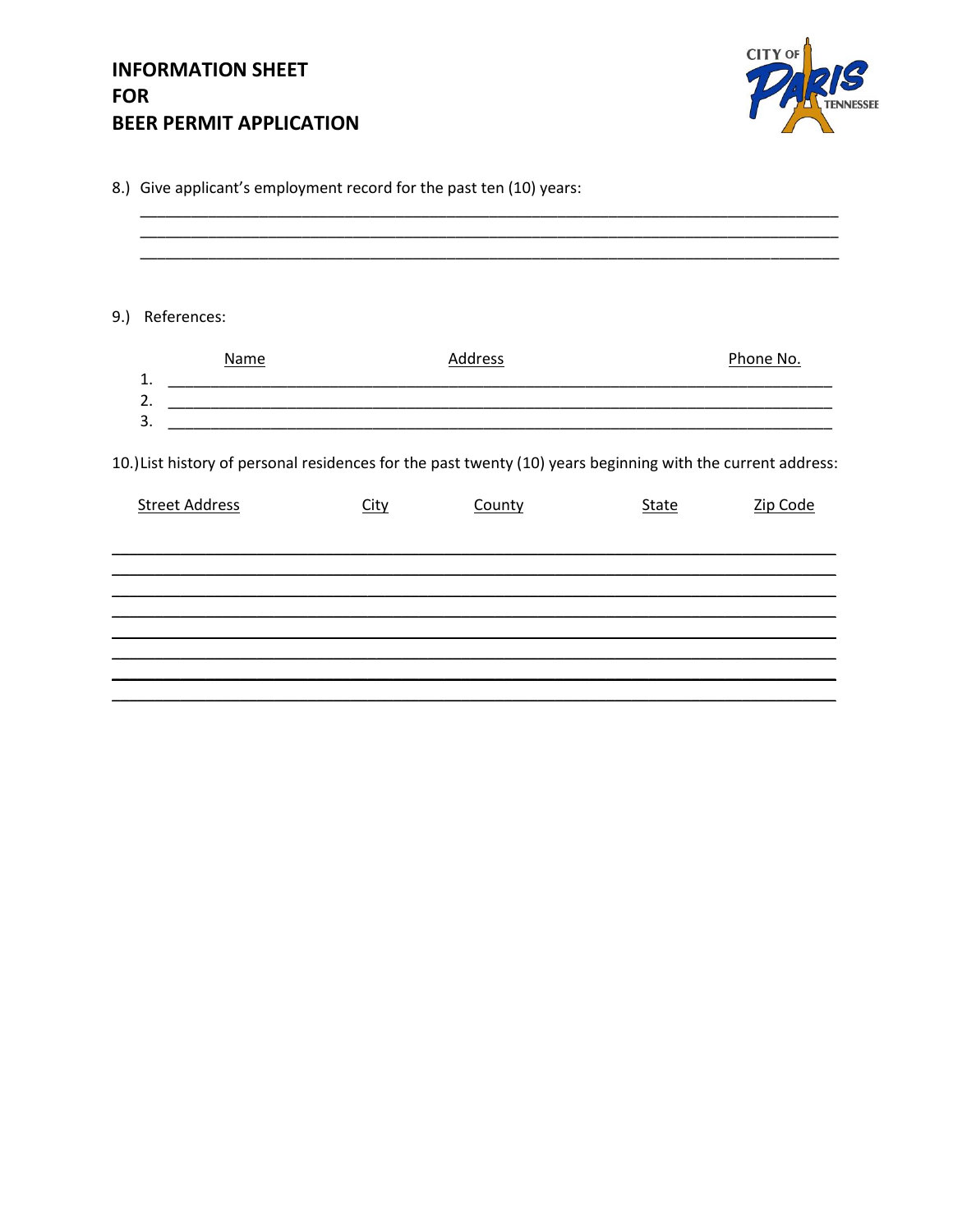

Please read the following and upon signature of this application acknowledge your understanding of, and agreement to comply if you are granted a permit.

- i. It shall be unlawful to sell, give, or deliver alcoholic beverages to any person under the age of twenty-one (21) years.
- ii. No alcoholic beverage shall be sold, offered for sale, or given away except between the hours of 6:00 a.m. and 12:00 midnight on Monday through Saturday.
- iii. It shall be unlawful for the holder of any permit issued under this section to sell, deliver, or give away alcoholic beverages to any intoxicated person.
- iv. It shall be unlawful for any permittee or any agent thereof, to permit any person under the age of eighteen (18) years of age to engage in the sale, drawing, pouring, or mixing of any alcoholic beverage on any permitted premises.
- v. A patron or customer of a permittee under this section may bring on to said premises alcoholic beverages as defined in 2-101 (1) for consumption by said person on the premises of the permit holder if said alcoholic beverage is retained in the possession of the patron or customer at all times, is removed by the patron or customer when the premises are vacated, if the alcoholic beverage is packaged and transported in such container that is not readily observable by other patrons or employees to be alcoholic beverages, and the permit holder gives permission for the said possession and consumption.
- vi. All alcoholic beverages under the provisions of this section shall be dispensed by the permit holder in non-breakable opaque containers.
- vii. No alcoholic beverages dispensed by the permit holder under the provisions of this section may be removed by patrons or customers when they leave said premises. The permit holder shall post signs on the permitted premises at all points at which alcoholic beverages are sold and at all exits to the premises which inform patrons or customers of this provision of this section.

Signature

\_\_\_\_\_\_\_\_\_\_\_\_\_\_\_\_\_\_\_\_\_\_\_\_\_\_\_\_\_\_\_\_\_\_\_

\_\_\_\_\_\_\_\_\_\_\_\_\_\_\_\_\_\_\_\_\_\_\_\_\_\_\_\_\_\_\_\_\_\_\_

Date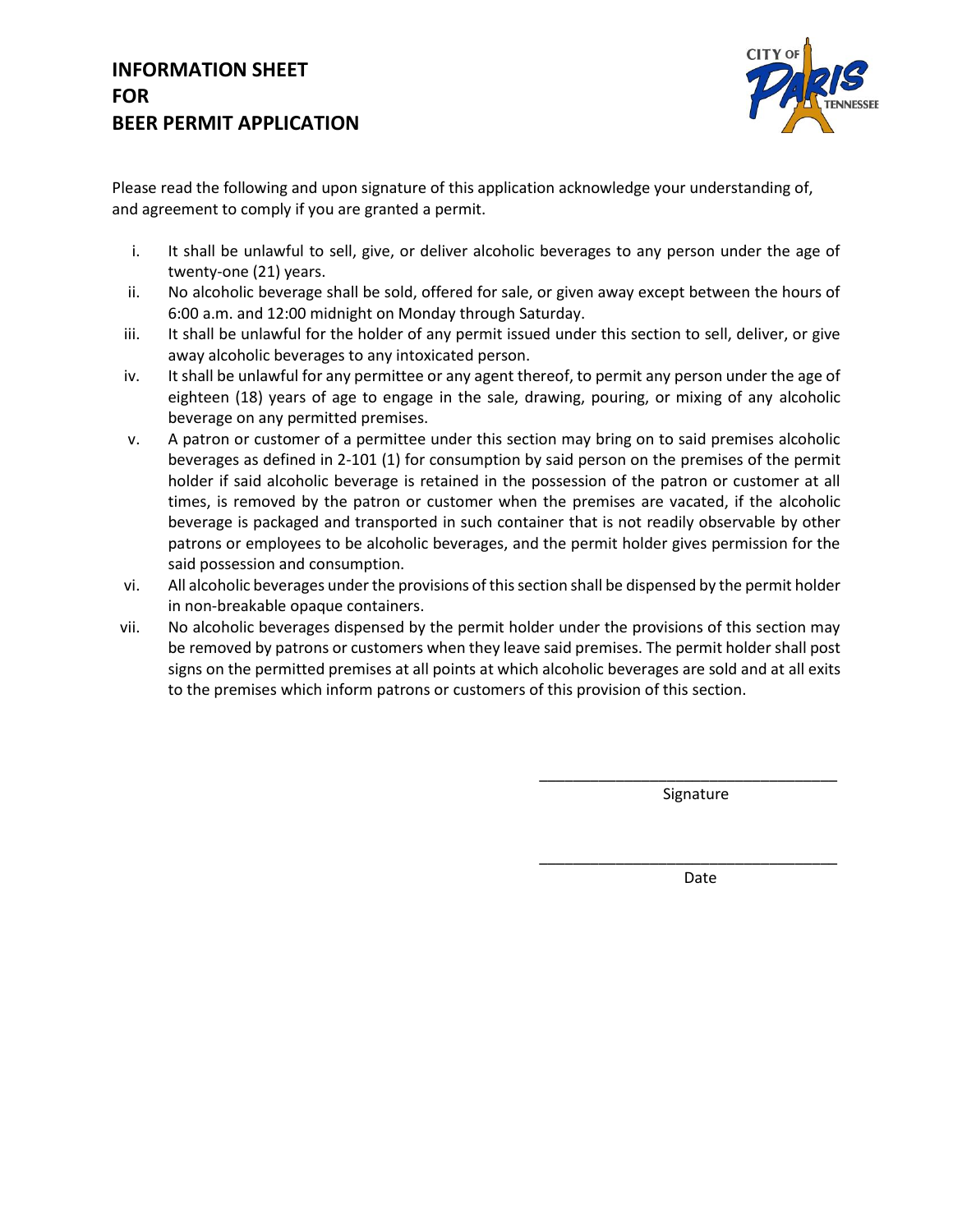

### *APPLICATION SIGNATURE PAGE*

I hereby make application to the City of Paris Alcoholic Beverage Control Board for a beer permit.

The signing of this application acknowledges that I am aware of the laws prohibiting the sale of beer to minors.

The undersigned makes oath that all of the statements contained in the foregoing application are true. Applicant also waives his right to privacy for the purpose of a mandatory background investigation to be performed by the Paris Police Department.

Applicant

Sworn and subscribed before me, this \_\_\_\_\_\_\_\_\_\_ day of \_\_\_\_\_\_\_\_\_\_\_\_\_\_\_\_\_\_\_\_\_\_\_\_\_\_\_\_\_\_\_\_\_\_, 20\_\_\_\_\_.

Notary Public

My commission expires \_\_\_\_\_\_\_\_\_\_\_\_\_\_\_\_\_\_\_\_\_\_\_\_\_\_\_\_\_\_\_\_\_\_.

The following action was taken upon this application:

\_\_\_\_\_\_\_\_\_\_\_\_\_\_\_\_\_\_\_\_\_\_\_\_\_\_\_\_\_\_\_\_\_\_

\_\_\_\_\_\_\_\_\_\_\_\_\_\_\_\_\_\_\_\_\_\_\_\_\_\_\_\_\_\_

\_\_\_\_\_\_\_\_\_\_\_\_\_\_\_\_\_\_\_\_\_\_\_\_\_\_\_\_\_\_\_\_\_\_\_\_\_\_ Chairman, Alcoholic Beverage Control Board

\_\_\_\_\_\_\_\_\_\_\_\_\_\_\_\_\_\_\_\_\_\_\_\_\_\_\_\_\_\_\_\_\_\_

Member, Alcoholic Beverage Control Board

\_\_\_\_\_\_\_\_\_\_\_\_\_\_\_\_\_\_\_\_\_\_\_\_\_\_\_\_\_\_\_\_\_\_\_\_\_\_\_

\_\_\_\_\_\_\_\_\_\_\_\_\_\_\_\_\_\_\_\_\_\_\_\_\_\_\_\_\_\_\_\_\_\_\_\_\_\_\_

\_\_\_\_\_\_\_\_\_\_\_\_\_\_\_\_\_\_\_\_\_\_\_\_\_\_\_\_\_\_\_\_\_\_\_\_\_\_\_

\_\_\_\_\_\_\_\_\_\_\_\_\_\_\_\_\_\_\_\_\_\_\_\_\_\_\_\_\_\_\_\_\_\_\_\_\_\_\_

Member, Alcoholic Beverage Control Board

Member, Alcoholic Beverage Control Board

Member, Alcoholic Beverage Control Board